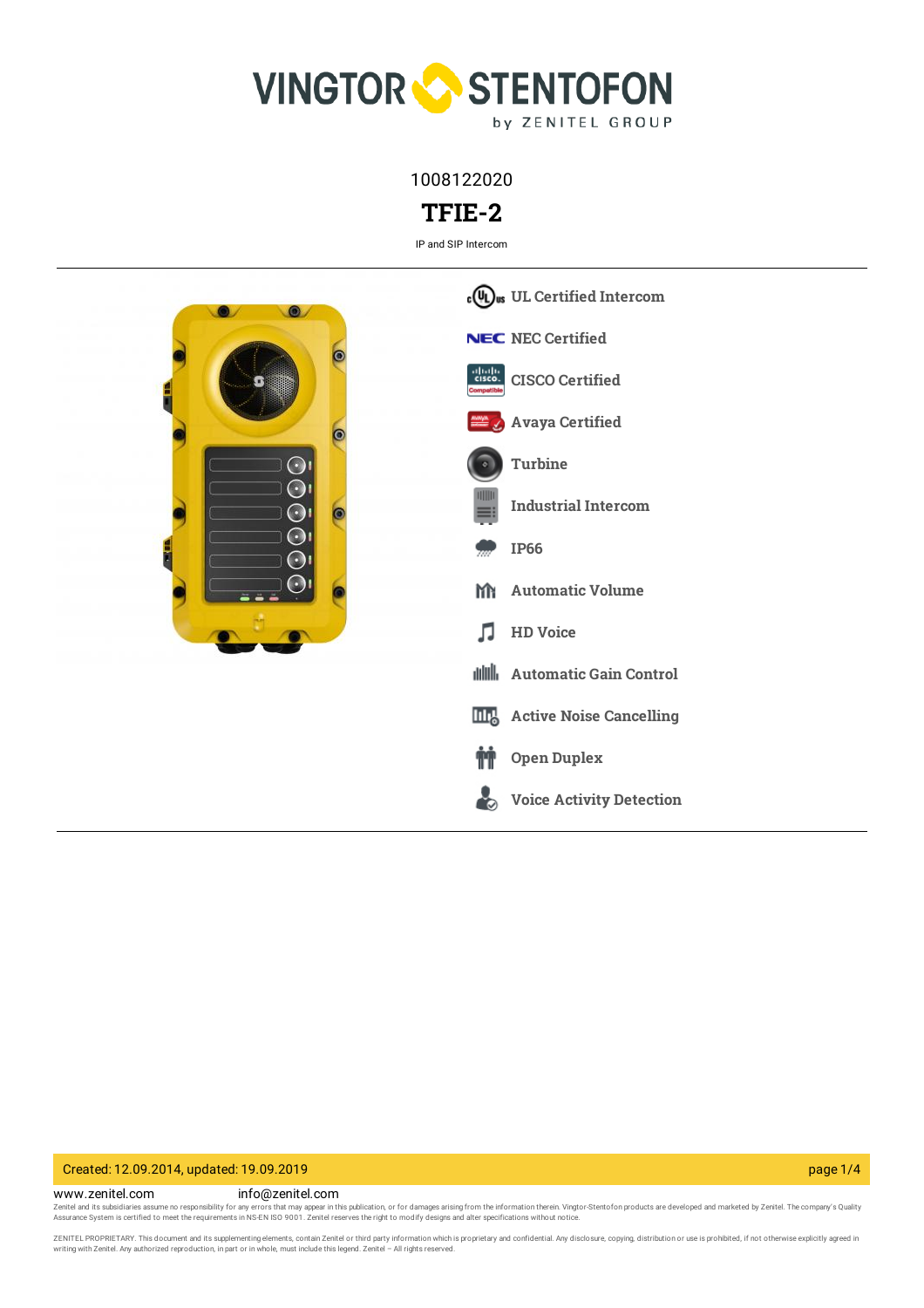### **DESCRIPTION**

- CCoIP/VoIP intercom for industrial environments
- Dual Ethernet connectivity for redundant networks
- PoE powered
- Auxiliary DC power for redundancy
- DIP functionality for use with AlphaCom audio servers
- SIP/VoIP functionality for use with 3rd-party systems
- Dual relay outputs
- 6 configurable I/Os
- Dust- and water-protected to IP 66
- Accessories include Handheld PTT, Headset with ON/OFF and PTT and Handset with PTT
- Monitoring and self-diagnostics of critical functionality
- Visible status indicators on front panel

The TFIE-2 Industrial intercom station is a rugged device, designed for harsh environments and meets industrial and offshore requirements. The plastic housing is designed to withstand most chemical and environmental hazards found on- or offshore. The TFIE-2 features 6 programmable, labelled buttons and optional key covers for alarm panel duties. The intercom station is fully digital and offers crystal clear audio with high output through a 10 W internal amplifier and 78 mm speaker, offering up to 100dB SPL.

Active Noise Reduction and Acoustic Echo Cancelling allows for hands-free two-way communication with superior audio quality. Intercom status indicators display the status of the system and are compatible with AlphaCom and Exigo systems as well as SIP functionality for use with 3rd party systems.

See also: additional documentation on [wiki.zenitel.com](https://wiki.zenitel.com/wiki/TFIE-2)

#### **SPECIFICATIONS**

#### **AUDIO**

| Noise cancelling - suppression of musical noise          | <b>YES</b>                                                |
|----------------------------------------------------------|-----------------------------------------------------------|
| Noise cancelling - suppression of static noise           | <b>YES</b>                                                |
| Noise cancelling - suppression of rapidly changing noise | <b>YES</b>                                                |
| Codecs                                                   | G.711, G.722, G.729                                       |
| Frequency range, G.722 Codec                             | 200 Hz - 7000 Hz                                          |
| Audio technology                                         | Modes: Full open duplex, switched open duplex             |
|                                                          | Adaptive jitter filter                                    |
|                                                          | Local tone generator                                      |
|                                                          | Audio mixing - 3 channels                                 |
|                                                          | Sound level detection (scream alarm)                      |
|                                                          | Automatic gain control (microphone)                       |
|                                                          | Automatic volume adjustment                               |
| Internal speaker amplifier                               | 10 W class D                                              |
| Automatic Volume Control (AVC)                           | Undistorted and clear audio                               |
| Acoustic Echo Cancellation (AEC)                         | Prevents audio feedback even at high volumes (95dB)       |
| 10W Speaker                                              | Matches 10W amp for distortion-free broadcast level sound |
|                                                          |                                                           |
| <b>MECHANICAL</b>                                        |                                                           |
| Dimensions                                               | 345 x 178 x 101 mm                                        |
| Weight                                                   | 1.9 kg                                                    |
| Mounting                                                 | On-wall box (included)                                    |
| Color                                                    | Yellow + Black                                            |
| <b>ENVIRONMENTAL</b>                                     |                                                           |
| Operating temperature                                    | -40°C to +70°C (-40°F to +158°F)                          |
| Storage temperature                                      | -40°C to +70°C (-40°F to +158°F)                          |
| Operating humidity                                       | 10% to 95% RH (non-condensing)                            |
| Storage humidity                                         | 10% to 95% RH (non-condensing)                            |
| Air pressure                                             | 600 hPa to 1200 hPa                                       |
| IP-rating                                                | IP-66 tested acording to IEC/EN 60529                     |
| <b>ORDER NUMBER</b>                                      | <b>DESCRIPTION</b>                                        |
| 1008122010                                               | TFIE-1 Full keypad with 1 programmable key                |
| 1008122020                                               | TFIE-2 6 labelled programmable keys                       |

# Created: 12.09.2014, updated: 19.09.2019 page 2/4

### www.zenitel.com info@zenitel.com

Zenitel and its subsidiaries assume no responsibility for any errors that may appear in this publication, or for damages arising from the information therein. Vingtor-Stentofon products are developed and marketed by Zenite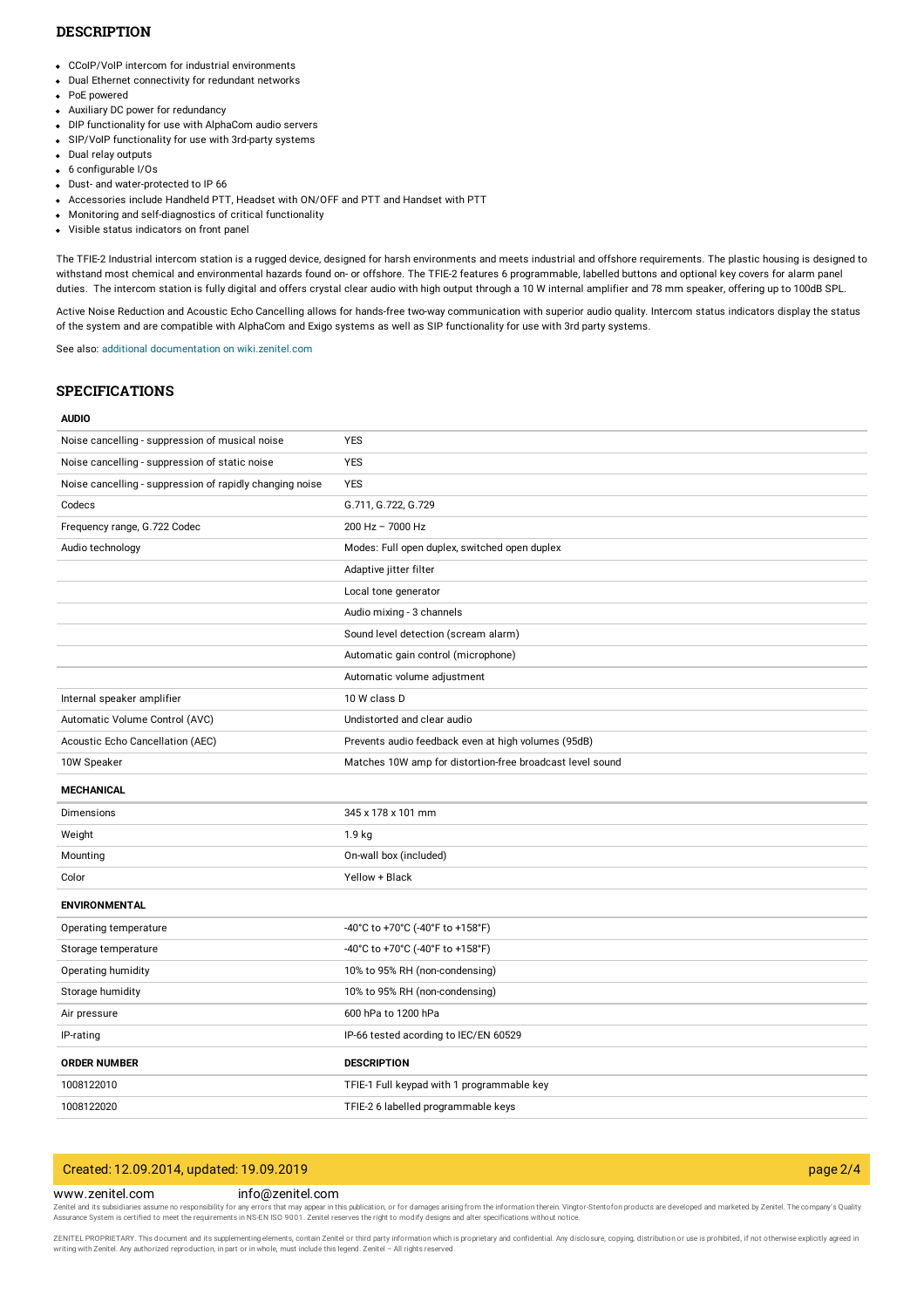| <b>ORDER NUMBER</b>             | <b>DESCRIPTION</b>                                                                                                                       |
|---------------------------------|------------------------------------------------------------------------------------------------------------------------------------------|
| <b>ACCESSORIES</b>              |                                                                                                                                          |
| 1023594100                      | EGA-1 Button protection (10x) for TFIE/TFIX/EAPII/EAPFX                                                                                  |
| 1023533312                      | EMMAI-2H Handheld Industrial Microphone, Compact, Waterproof for EAPII/TFIE                                                              |
| 1008140100                      | TA-10 Connection board with relays for TFIE/EAPII                                                                                        |
| 1008140225                      | TA-22b 10m cable and plugbox w/PTT for Industrial headset (for TFIE)                                                                     |
| 1008140230                      | TA-23 Industrial/Marine Handset w/PTT (for TFIE)                                                                                         |
| 1008140250                      | TA-25 Set of replacement screws (M6) for TFIE/TFIX/EAPII/EAPFX                                                                           |
| 1008140260                      | TA-26 Set of cable glands for TFIE/EAPII                                                                                                 |
| <b>AK5850HS</b>                 | A-Kabel TwinCom Headband Headset ATEX                                                                                                    |
| <b>ELECTRICAL</b>               |                                                                                                                                          |
| Ethernet connector              | 2 x RJ45                                                                                                                                 |
| Power options                   | PoE or external power supply                                                                                                             |
| PoE (Power over Ethernet)       | IEEE 802.3af standard, Class 0 (0.44W to 12.95 W)                                                                                        |
| Auxiliary DC power              | 24 VDC nom (16 to 48 VDC)                                                                                                                |
| Power consumption               | 2 W (idle) to 12,9 W (max)                                                                                                               |
| Built-in switch                 | Managed, DHCP, Firewall                                                                                                                  |
| Compatibility                   | SIP, AlphaCom™, Pulse™, G.711, G.722, G.729, HD Voice                                                                                    |
| Handheld Microphone             | Microphone (bal), PTT                                                                                                                    |
| Handset                         | Microphone (bal), Speaker (bal), + PTT                                                                                                   |
| Headset                         | Microphone (bal), Speaker (bal) + PTT                                                                                                    |
| Digital inputs/outputs          | 6 (configurable input/output/LED-driving)                                                                                                |
| Relay outputs                   | 2 (250VAC/200VDC, 2A, 60W, 10^8 operations)                                                                                              |
| Audio                           | Line-in, Line-out                                                                                                                        |
| Aux power                       | 1 (tool-free terminals)                                                                                                                  |
| <b>NETWORKING AND PROTOCOLS</b> |                                                                                                                                          |
| Ethernet                        | 10BASE-TX, 100BASE-TX, Auto negotiation, Auto MDIX                                                                                       |
| Protocols                       | IPv4 (with DiffServ), SIP, TCP, UDP, HTTPS, TFTP, RTP, DHCP, SNMP, Vingtor-Stentofon CCoIP® , NTP                                        |
| LAN protocols                   | Power over Ethernet (IEEE 802.3 a-f) Network Access Control (IEEE 802.1x)                                                                |
| Management and operation        | HTTP/HTTPS (Web configuration) DHCP and static IP + Vingtor-Stentofon Pulse™ Remote automatic software<br>upgrade Centralized monitoring |
| Advanced supervision functions  | E.g. network test, tone test, status reports                                                                                             |
| SIP support                     | RFC 3261 (SIP base standard)                                                                                                             |
|                                 | RFC 3515 (SIP refer)                                                                                                                     |
|                                 | RFC 2976 (SIP info)                                                                                                                      |
| DTMF support                    | RFC 2833, 2976 (SIP info)                                                                                                                |
| <b>CERTIFICATIONS</b>           |                                                                                                                                          |
| Immunity                        | EN 60945, EN 50130-4, EN 61000-6-1, EN 61000-6-2, FCC-47 part 15B                                                                        |
| Emission                        | EN 60945, EN 50130-4, EN 61000-6-3, EN 61000-6-4, FCC-47 part 15B                                                                        |
| Certificates                    | UL 60950-1, cUL 60950-1, CB to IEC 60950-1                                                                                               |

# Created: 12.09.2014, updated: 19.09.2019 page 3/4

www.zenitel.com info@zenitel.com

Zenitel and its subsidiaries assume no responsibility for any errors that may appear in this publication, or for damages arising from the information therein. Vingtor-Stentofon products are developed and marketed by Zenite